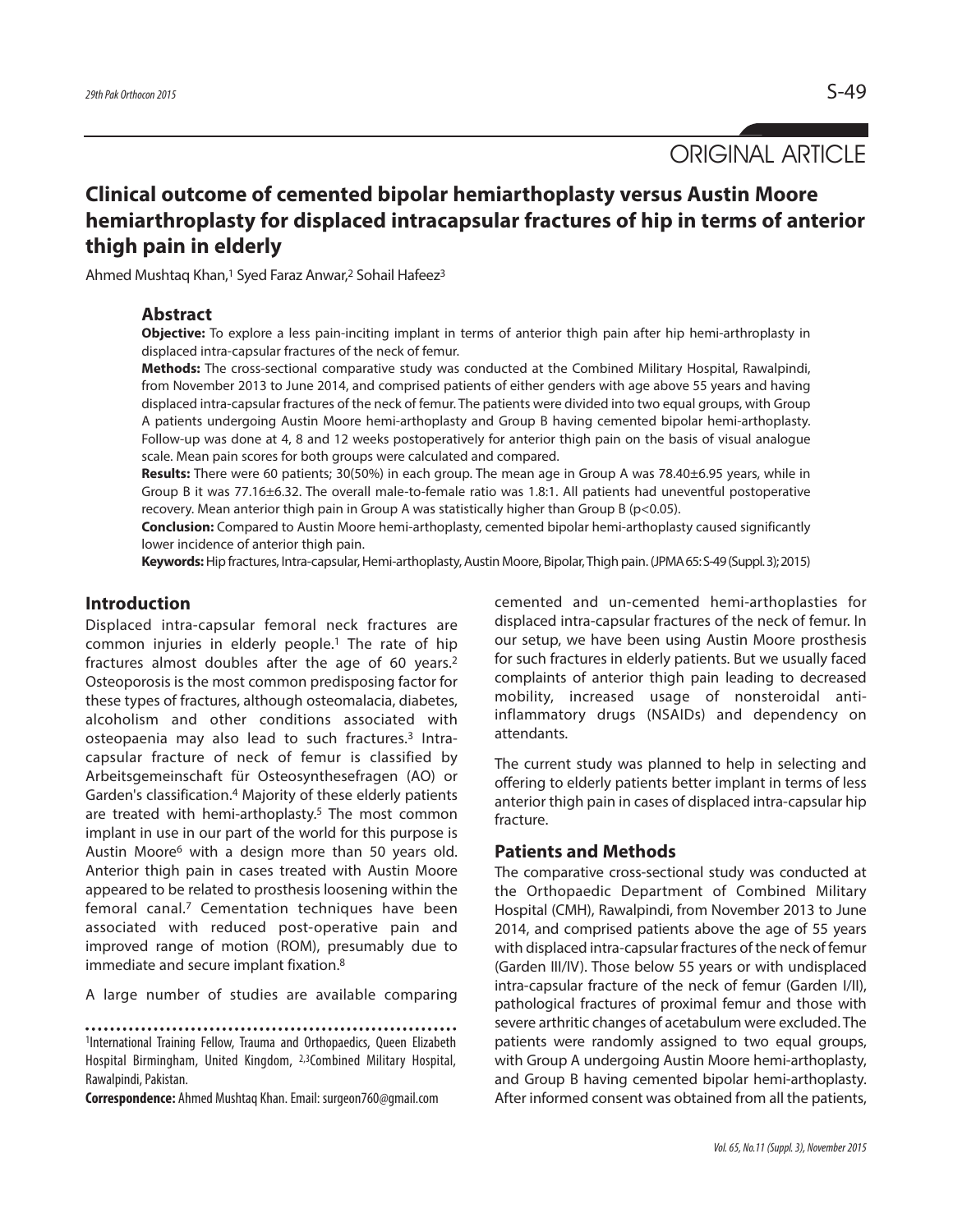the patients were divided into groups. All operations were performed or supervised by two orthopaedic surgeons. The approach was lateral with repair of joint capsule. Bipolar implant (Tipmed, Turkey) was inserted after reaming and irrigation of femoral canal followed by cement induction. Bone cement with gentamicin (Cemexisoplastic, Tecres Medical, Italy) was used. All patients received peri-operative antibiotic prophylaxis (Injection Augmentin 1 gram intravenously [IV] q8 hourly combined with Injection Amikacin 500mg IV bi-daily [BD]). At the time of admission the patients were given thromboembolic deterrent stockings with injection clexane 40mg subcutaneously once a day. Injection clexane was stopped 12 hours before surgery. After surgery, all patients were mobilised the next day, with the advice to bear full weight and hesitate to adduct full, the operated hip to opposite side. They were discharged on either 3rd or 4th postoperative day. Stitches were removed two weeks postoperatively. Patients were followed up monthly subsequently and visual analogue scale (VAS) score for pain was counted for 3 months.

# **Results**

There were 60 patients; 30(50%) in each group. The mean age in Group A was 78.40±6.95 years, while in Group B it was 77.16±6.32. The overall male-to-female ratio was 1.8:1. All patients had uneventful postoperative recovery. After a regular follow-up at 4, 8 and 12 weeks, mean pain

Table: Group comparison on the basis of visual analogue scale (VAS) score.

urinary tract infections and deep vein thrombosis (DVT). However, anterior thigh pain is the most common complaint witnessed in orthopaedic out-patient department (OPD) during the follow-up visits of hemiarthoplasty patients. In our setting, it is observed that residual anterior thigh pain adversely affects the mobility of patients, thus rendering them to inadvertent use of NSAIDs and their associated complications. Anterior thigh pain also has detrimental effects on patient's morale which leads to dissatisfaction and psychosocial issues in terms of increased dependency on their attendants. All these considerations lead us to the use of cemented bipolar prosthesis as a changing trend in cases of displaced intra-capsular fractures of the neck of femur where we previously did Austin Moore prosthesis.

Literature review has revealed a number of studies conducted in cases of displaced fractures of the neck of femur comparing different types of implants in terms of cementation or otherwise. In 1982, Sonne-Holm et al. compared results of cemented and un-cemented hemiarthoplasty in 112 patients. Patients treated with cemented implants had better walking ability and less residual pain. <sup>9</sup> A similar finding was witnessed in a relatively smaller sample of 50 patients, but in this study implant used was cemented and non-cemented bipolar type. Patients with cemented implants had better functional outcome in terms of residual thigh pain. 10

| <b>Variable</b>                   | Austin More Group ( $n = 30$ )<br><b>Group A</b> | Cemented Bipolar Group ( $n = 30$ )<br><b>Group B</b> | P value  |
|-----------------------------------|--------------------------------------------------|-------------------------------------------------------|----------|
|                                   |                                                  |                                                       |          |
| Age (years)                       | $78.40 \pm 6.95$                                 | $77.16 \pm 6.32$                                      | 0.519    |
| Visual analogue score at 4 weeks  | $2.56 \pm 0.53$ (2.50 $\pm$ 3.00)                | $0.533 \pm 0.97$ (0.00 $\pm$ 1.00)                    | < 0.0001 |
| Visual analogue score at 8 weeks  | $2.10\pm2.27(1.00\pm4.25)$                       | $0.60 \pm 1.73$ (0.00 $\pm$ 0.00)                     | 0.002    |
| Visual analogue score at 12 weeks | $3.53 \pm 3.61$ (3.00 $\pm$ 7.00)                | $0.80 \pm 2.34(0.00 \pm 0.00)$                        | 0.003    |

score was calculated independently for both groups. It turned out to be  $2.56\pm0.53$  in Group A and  $0.533\pm0.97$  in Group B at the end of 4 weeks (p=0.001). By the end of 8 weeks, it became  $2.10 \pm 2.27$  and  $0.60 \pm 1.73$  (p=0.002). Eventually at the end of 12 weeks, the values were 3.53±3.61 and 0.80±2.34 (p=0.003) (Table).

# **Discussion**

Fracture of the neck of femur in elderly patients has become a serious problem, especially with the ongoing trend of global aging and osteoporosis due to changing lifestyles. Hemi-arthroplasty is an affective option in helping the patients resume their walking abilities as soon as possible with reduction in the risk of respiratory and However, Santini et al. took a sample of 116 patients and subjected them to cemented and non-cemented bipolar hemi-arthoplasties but did not find any statistically significant difference between the two groups. 11

Cochrane review on this subject also showed that cementing prosthesis in place is likely to reduce the amount of residual pain and allows better mobility. <sup>12</sup> Two studies comprising 190 patients compared a cemented and un-cemented Thompson prosthesis. A significant rise in residual pain was noted in the un-cemented prosthesis group. 13

Parker et al. conducted a randomised controlled trial in 400 patients of displaced intra-capsular hip fractures to